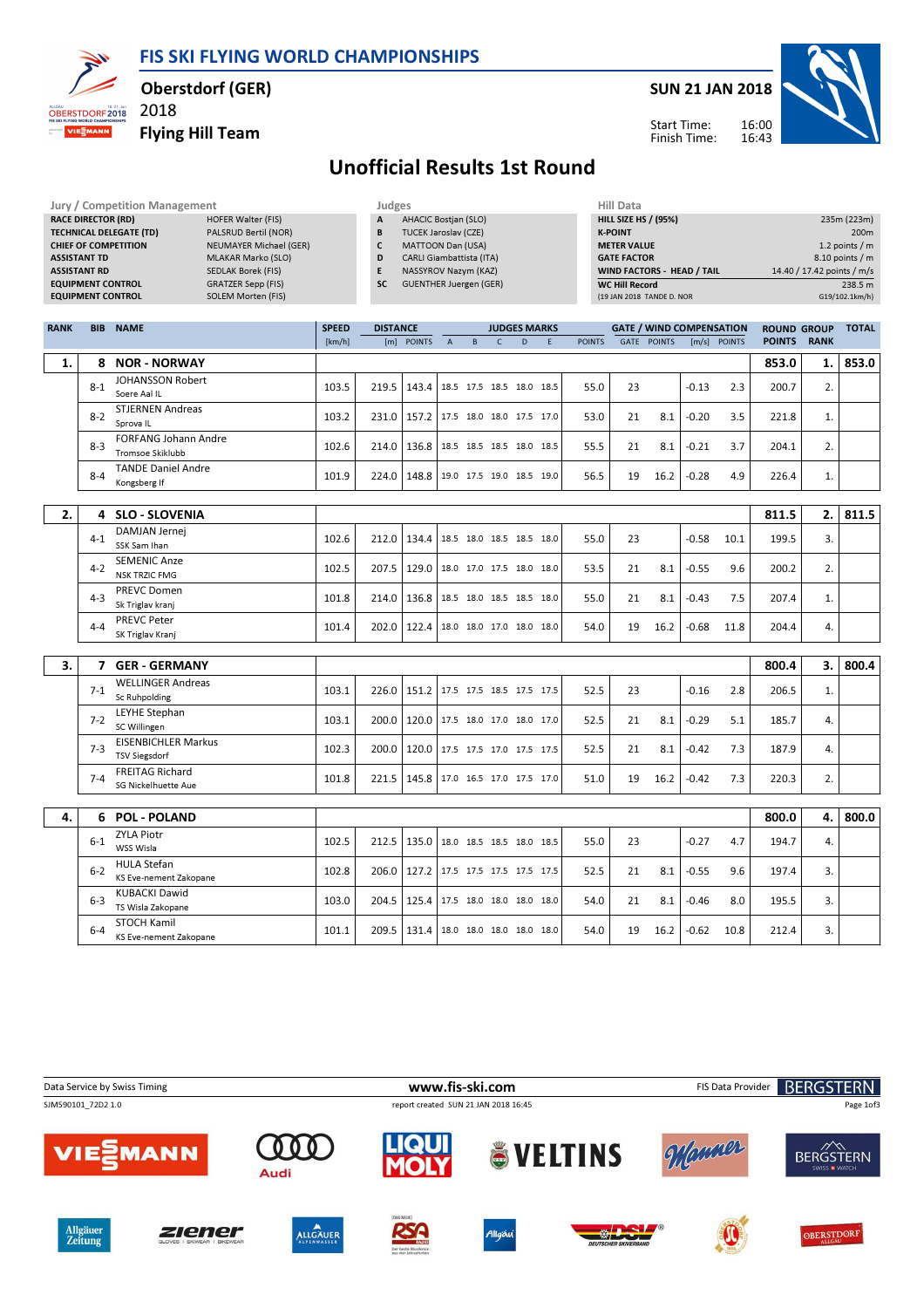FIS SKI FLYING WORLD CHAMPIONSHIPS



Oberstdorf (GER)

2018

Flying Hill Team



Start Time: Finish Time:

## 16:43



## Unofficial Results 1st Round

| <b>RANK</b> |              | <b>BIB NAME</b>                                           | <b>SPEED</b> | <b>DISTANCE</b> |                                |                |                          |              | <b>JUDGES MARKS</b> |   |               |    | <b>GATE / WIND COMPENSATION</b> |         |              | <b>ROUND GROUP</b> |             | <b>TOTAL</b> |
|-------------|--------------|-----------------------------------------------------------|--------------|-----------------|--------------------------------|----------------|--------------------------|--------------|---------------------|---|---------------|----|---------------------------------|---------|--------------|--------------------|-------------|--------------|
|             |              |                                                           | [km/h]       |                 | [m] POINTS                     | $\overline{A}$ | B                        | $\mathsf{C}$ | D                   | F | <b>POINTS</b> |    | <b>GATE POINTS</b>              |         | [m/s] POINTS | <b>POINTS</b>      | <b>RANK</b> |              |
| 5.          |              | 5 AUT - AUSTRIA                                           |              |                 |                                |                |                          |              |                     |   |               |    |                                 |         |              | 728.7              | 5.          | 728.7        |
|             | $5 - 1$      | <b>AIGNER Clemens</b><br>SV Innsbruck-Bergisel-Tirol      | 102.8        | 200.0           | 120.0                          |                | 17.5 17.5 17.0 17.5 17.0 |              |                     |   | 52.0          | 23 |                                 | $-0.45$ | 7.8          | 179.8              | 5.          |              |
|             | $5 - 2$      | <b>POPPINGER Manuel</b><br>SV Innsbruck-Bergisel-Tirol    | 102.4        | 194.5           | 113.4 17.0 16.5 17.0 17.0 17.0 |                |                          |              |                     |   | 51.0          | 21 | 8.1                             | $-0.46$ | 8.0          | 180.5              | 5.          |              |
|             | $5 - 3$      | <b>HAYBOECK Michael</b><br>UVB Hinzenbach-Oberoesterreich | 103.1        | 187.0           | 104.4 15.5 17.0 16.5 16.5 17.0 |                |                          |              |                     |   | 50.0          | 21 | 8.1                             | $-0.45$ | 7.8          | 170.3              | 6.          |              |
|             | $5 - 4$      | <b>KRAFT Stefan</b><br>SV Schwarzach-Salzburg             | 101.8        | 200.0           | 120.0                          |                | 17.5 18.0 17.0 17.5 17.5 |              |                     |   | 52.5          | 19 | 16.2                            | $-0.54$ | 9.4          | 198.1              | 5.          |              |
|             |              |                                                           |              |                 |                                |                |                          |              |                     |   |               |    |                                 |         |              |                    | 6.          |              |
| 6.          |              | 3 SUI - SWITZERLAND                                       |              |                 |                                |                |                          |              |                     |   |               |    |                                 |         |              | 664.2              |             | 664.2        |
|             | $3-1$        | <b>SCHULER Andreas</b><br>Einsiedeln                      | 102.9        | 172.0           | 86.4                           |                | 15.0 15.5 15.5 15.5 15.5 |              |                     |   | 46.5          | 23 |                                 | $-0.75$ | 13.1         | 146.0              | 8.          |              |
|             | $3-2$        | <b>PEIER Killian</b><br>Vallee du Joux                    | 102.6        | 175.5           | 90.6                           |                | 17.0 16.0 16.5 16.5 16.5 |              |                     |   | 49.5          | 21 | 8.1                             | $-0.52$ | 9.1          | 157.3              | 6.          |              |
|             | $3 - 3$      | <b>DESCHWANDEN Gregor</b><br>Horw                         | 102.0        | 183.0           | 99.6                           |                | 16.5 16.0 16.0 16.5 16.5 |              |                     |   | 49.0          | 21 | 8.1                             | $-0.41$ | 7.1          | 163.8              | 7.          |              |
|             | $3 - 4$      | <b>AMMANN Simon</b><br><b>SSC Toggenburg</b>              | 101.5        | 201.0           | 121.2                          |                | 17.5 17.0 16.5 17.5 16.5 |              |                     |   | 51.0          | 19 | 16.2                            | $-0.50$ | 8.7          | 197.1              | 6.          |              |
|             |              |                                                           |              |                 |                                |                |                          |              |                     |   |               |    |                                 |         |              |                    |             |              |
| 7.          | $\mathbf{2}$ | <b>RUS - RUSSIAN FEDERATION</b>                           |              |                 |                                |                |                          |              |                     |   |               |    |                                 |         |              | 664.0              | 7.          | 664.0        |
|             | $2 - 1$      | <b>ROMASHOV Alexey</b><br>Saint-Petersburg KOR1           | 102.3        | 176.5           | 91.8                           |                | 15.0 15.5 15.5 15.5 15.0 |              |                     |   | 46.0          | 23 |                                 | $-0.72$ | 12.5         | 150.3              | 7.          |              |
|             | $2 - 2$      | <b>NAZAROV Mikhail</b><br>Moscow RGSH Stolitsa Dinamo     | 102.2        | 167.0           | 80.4                           |                | 14.5 15.0 15.5 16.0 16.0 |              |                     |   | 46.5          | 21 | 8.1                             | $-0.54$ | 9.4          | 144.4              | 8.          |              |
|             | $2 - 3$      | <b>KORNILOV Denis</b><br>Sdushor CSP N. Novgorod Dinamo   | 102.3        | 191.0           | 109.2                          |                | 17.0 16.5 17.0 17.0 17.0 |              |                     |   | 51.0          | 21 | 8.1                             | $-0.28$ | 4.9          | 173.2              | 5.          |              |
|             | $2 - 4$      | <b>VASSILIEV Dimitry</b><br>Ufa Dinamo                    | 102.1        | 206.0           | 127.2                          |                | 16.0 15.5 15.5 16.0 16.0 |              |                     |   | 47.5          | 19 | 16.2                            | $-0.30$ | 5.2          | 196.1              | 7.          |              |
|             |              |                                                           |              |                 |                                |                |                          |              |                     |   |               |    |                                 |         |              |                    |             |              |
| 8.          | $\mathbf{1}$ | <b>FIN-FINLAND</b>                                        |              |                 |                                |                |                          |              |                     |   |               |    |                                 |         |              | 634.5              | 8.          | 634.5        |
|             | $1 - 1$      | <b>AALTO Antti</b><br>Kiteen Urheilijat                   | 103.1        | 177.0           | 92.4                           |                | 15.5 16.0 16.0 15.5 15.5 |              |                     |   | 47.0          | 23 |                                 | $-0.76$ | 13.2         | 152.6              | 6.          |              |
|             | $1 - 2$      | <b>MAEAETTAE Jarkko</b><br>Kainuun Hiihtoseura            | 102.1        | 172.0           | 86.4                           |                | 16.5 16.0 16.0 16.0 16.5 |              |                     |   | 48.5          | 21 | 8.1                             | $-0.38$ | 6.6          | 149.6              | 7.          |              |
|             | $1 - 3$      | <b>NOUSIAINEN Eetu</b><br>Puijo Ski club                  | 102.2        | 177.0           | 92.4                           |                | 16.5 16.0 16.0 16.5 16.5 |              |                     |   | 49.0          | 21 | 8.1                             | $-0.12$ | 2.1          | 151.6              | 8.          |              |
|             | $1 - 4$      | <b>AHONEN Janne</b><br>Lahden Hiihtoseura                 | 101.6        | 190.0           | 108.0 17.5 17.5 17.0 17.5 17.0 |                |                          |              |                     |   | 52.0          | 19 | 16.2                            | $-0.26$ | 4.5          | 180.7              | 8.          |              |